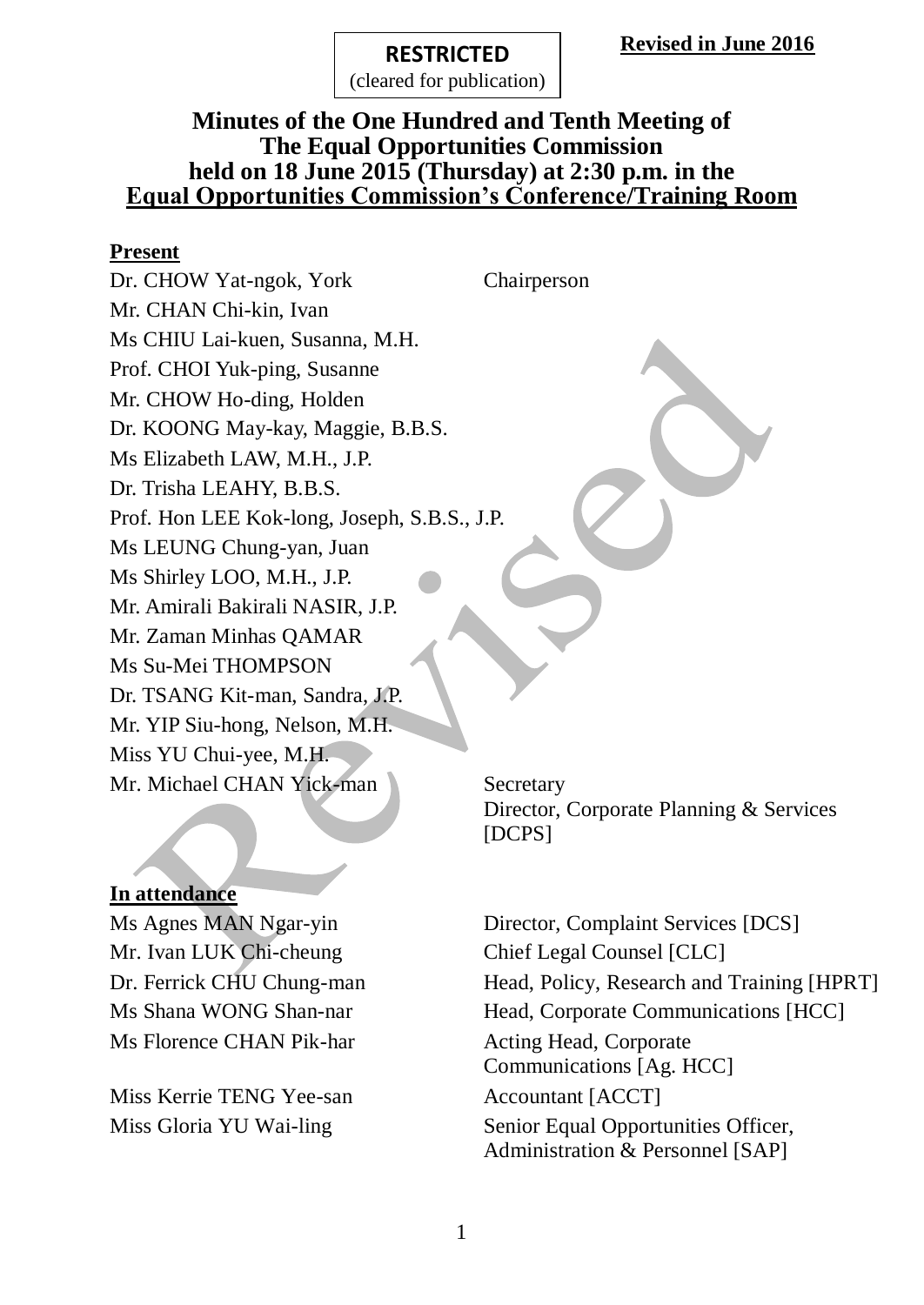## **I. Introduction**

1. The Chairperson (C/EOC) welcomed all Commission Members (Members) in particular, six new Members, Mr. CHAN Chi-kin, Ivan, Prof. CHOI Yuk-ping, Susanne, Ms Elizabeth LAW, M.H., J.P., Ms LEUNG Chung-yan, Juan, Ms Shirley LOO, M.H., J.P. and Miss YU Chui-yee, M.H. to the  $110<sup>th</sup>$  Meeting. C/EOC said that it was his usual practice to have individual meetings with new Board Members to better understand their views and concerns on EOC's work. He would contact new Members one by one to arrange for meetings in the coming one to two months.

2. C/EOC said that a press briefing would usually be held after the meeting. However, for this meeting, a press release on the major items considered would be issued instead as it was expected that media attention would be focused on the electoral reform.

**II. Confirmation of Minutes** (Agenda Item No. 1)

3. The draft minutes of the  $109<sup>th</sup>$  EOC Meeting issued to Members on 16 April 2015 were confirmed without amendments.

*(The Hon Prof. Joseph LEE joined the meeting at this juncture.)*

**III. Matters Arising** (Agenda Item No. 2)

4. Members noted that matters arising from the last meeting requiring attention had been placed under the new agenda for this meeting for consideration.

## **IV. New Agenda Items**

### **Election and Endorsement of new EOC Committees Membership**

(EOC Paper No. 10/2015, revised Appendix I to EOC Paper No. 10/2015 tabled; Agenda Item No. 3)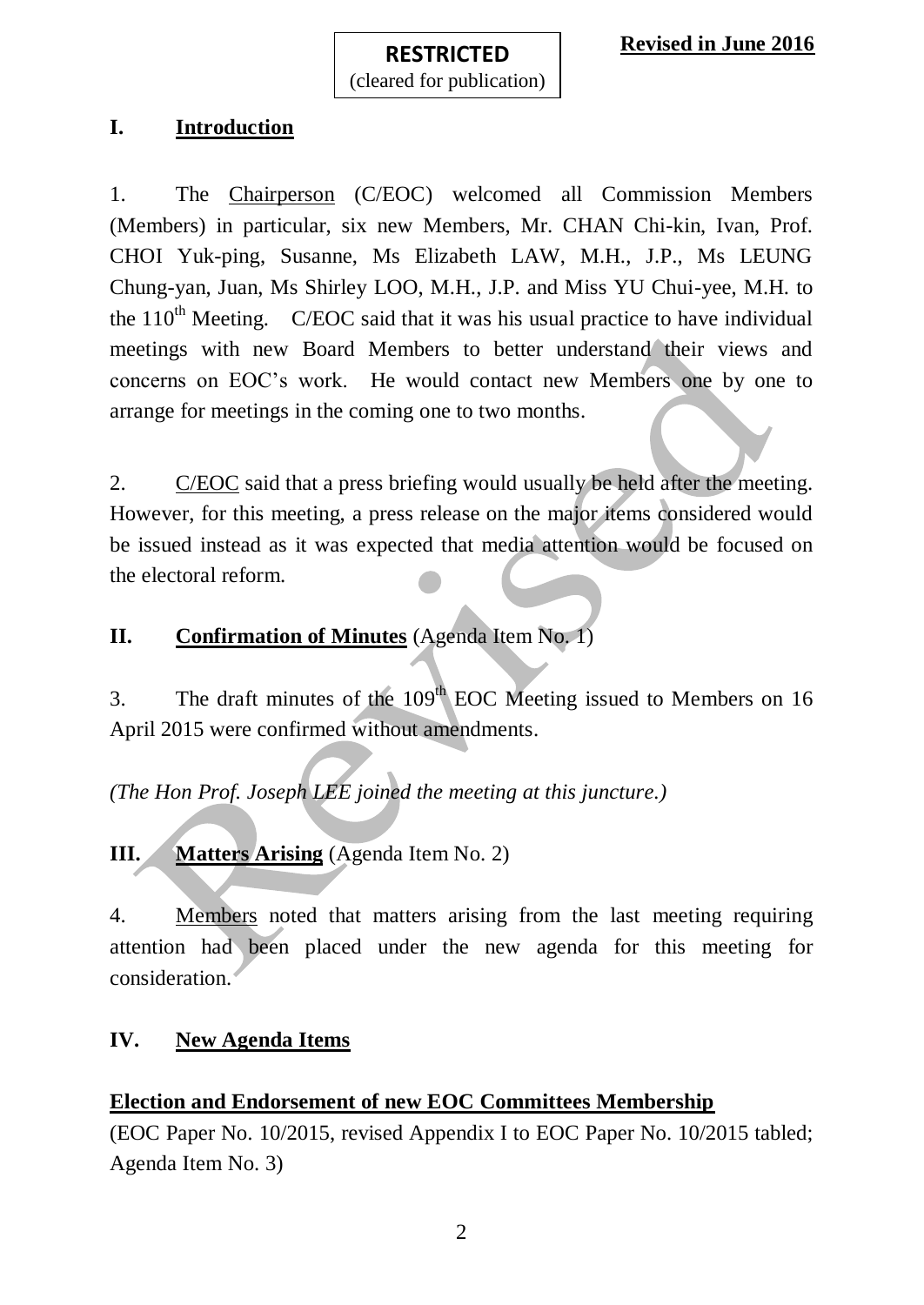### **RESTRICTED** (cleared for publication)

5. DCPS explained to Members the details contained in EOC Paper No. 10/2015 and the revised Appendix I to the said paper tabled. Members noted that the original proposal for the Chief Operations Officer (COO) to be a co-opted Member of the 4 EOC Committees was withdrawn as there might be perceived conflict of interest for the COO who was a full time staff with executive responsibility to become a co-opted Member. Members noted that C/EOC also has an executive role and was appointed by the Chief Executive on a full time basis in accordance with the ordinance to perform the functions and exercise the powers of the Commission. The two circumstances were therefore different. Members approved the new EOC Committees Membership as listed in the revised Appendix I of EOC Paper No. 10/2015 tabled.

6. On the Deputy Convenership for the Administration and Finance Committee (A&FC), Dr Maggie KOONG withdrew from the nomination that she received due to her interest to become the Convener for the Community Participation and Publicity Committee (CPPC), of which a nomination has been made. It was her wish to take up convenership for one committee only. As such, at the meeting, Ms Susanna CHIU nominated Ms Elizabeth LAW as Deputy Convener for the A&FC and the nomination was accepted. Since there was only one nomination for convener and deputy convener each for A&FC, CPPC and LCC, and one nomination for convener for the Policy, Research and Training Committee (PRTC), approval was given by the EOC Board for their appointment.

7. As there were two nominations, election for Deputy Convener for PRTC was required and by secret ballot was conducted among the PRTC Members at the meeting. Before the voting commenced, C/EOC expressed that he would not participate in the voting. Of the two nominees, Mr. Nelson YIP obtained more votes and there was 1 abstention. Consequently, Mr. Nelson YIP was elected as Deputy Convener with approval from the Board. The conveners and deputy conveners for the term of office from 20 May 2015 to 19 May 2017 were as follows:

A&FC: Convener: Ms Susanna CHIU

Deputy Convener: Ms Elizabeth LAW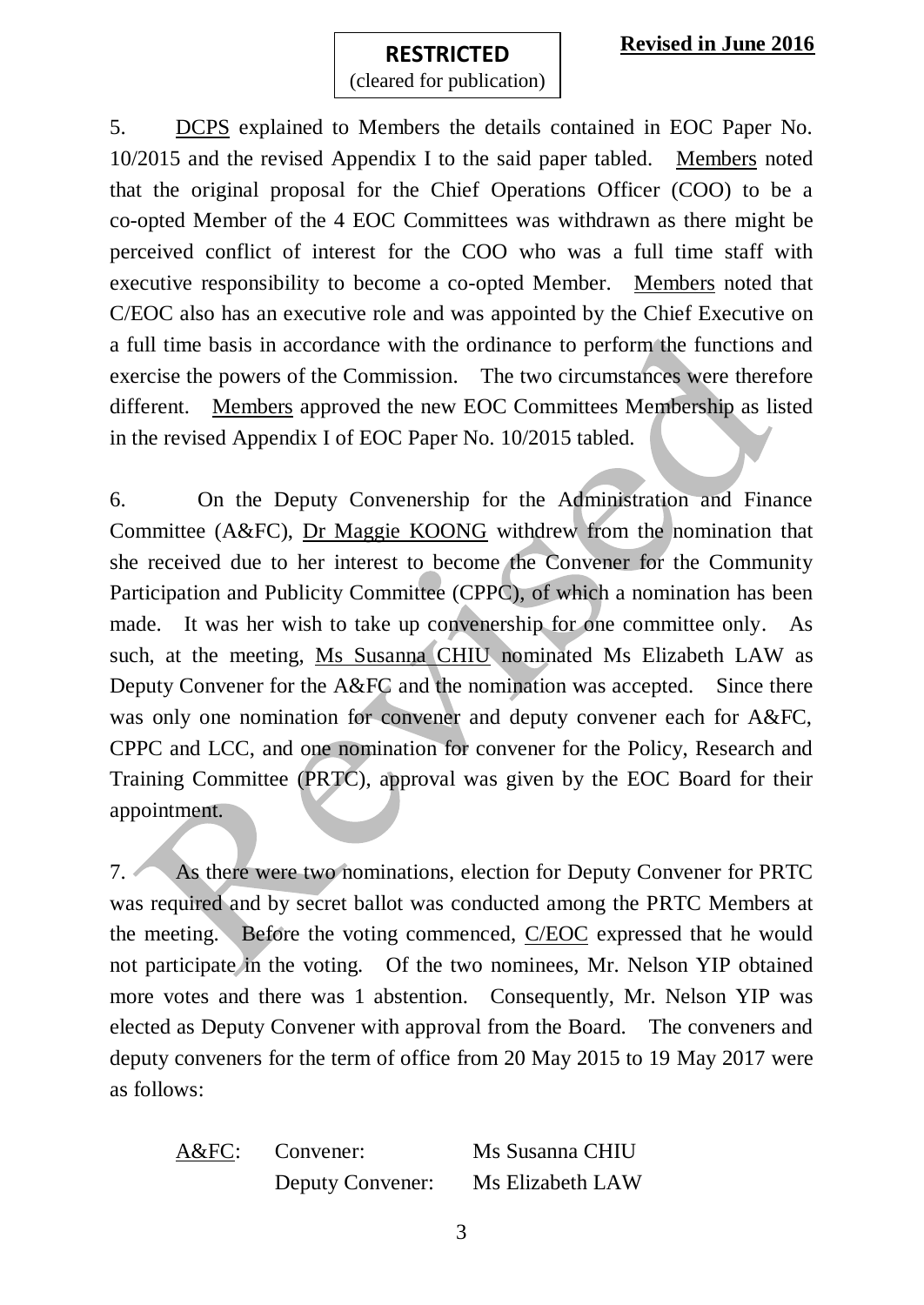(cleared for publication)

| CPPC: | Convener:               | Dr. Maggie KOONG         |
|-------|-------------------------|--------------------------|
|       | <b>Deputy Convener:</b> | Ms Shirley LOO           |
| LCC:  | Convener:               | Mr. A B NASIR            |
|       | <b>Deputy Convener:</b> | Dr Trisha LEAHY          |
| PRTC: | Convener:               | <b>Prof Susanne CHOI</b> |
|       | <b>Deputy Convener:</b> | Mr. Nelson YIP           |
|       |                         |                          |

## **Progress on The Discrimination Law Review**

(EOC Paper No. 11/2015; Agenda Item No. 4)

8. CLC briefed Members on the latest progress of the Discrimination Law Review (DLR) as detailed in EOC Paper No. 11/2015. Members noted that there were approximately 124,000 submissions received. Approximately 200 submissions from organizations had been identified so far, and the remainder were from individuals. The EOC was now in the process of analyzing and recording the responses in a database. The analysis was both quantitative and qualitative. On 11 June 2015, a briefing was provided to a Member at his request on how the responses were processed, including the data categorization and input methodology. Mr Holden CHOW said that he attended the briefing on 11 June 2015 and was very satisfied with the briefing. He noted that the volume of the responses was huge and the task was difficult. He thanked the staff concerned who had conducted the briefing for him.

9. C/EOC said that the Discrimination Law Review was an enormous and important task of the EOC. It was the first time that the EOC conducted such a comprehensive review of all the 4 discrimination laws in Hong Kong based on our implementation experience and developments in EO laws. When the responses were analyzed, submissions would be provided for consideration by the Government with detailed rationales and principles behind. Members' views would be sought before the submission to the Government was to be made.

10. Members noted EOC Paper No. 11/2015.

# **Progress Report on Feasibility Study on Legislating against Discrimination**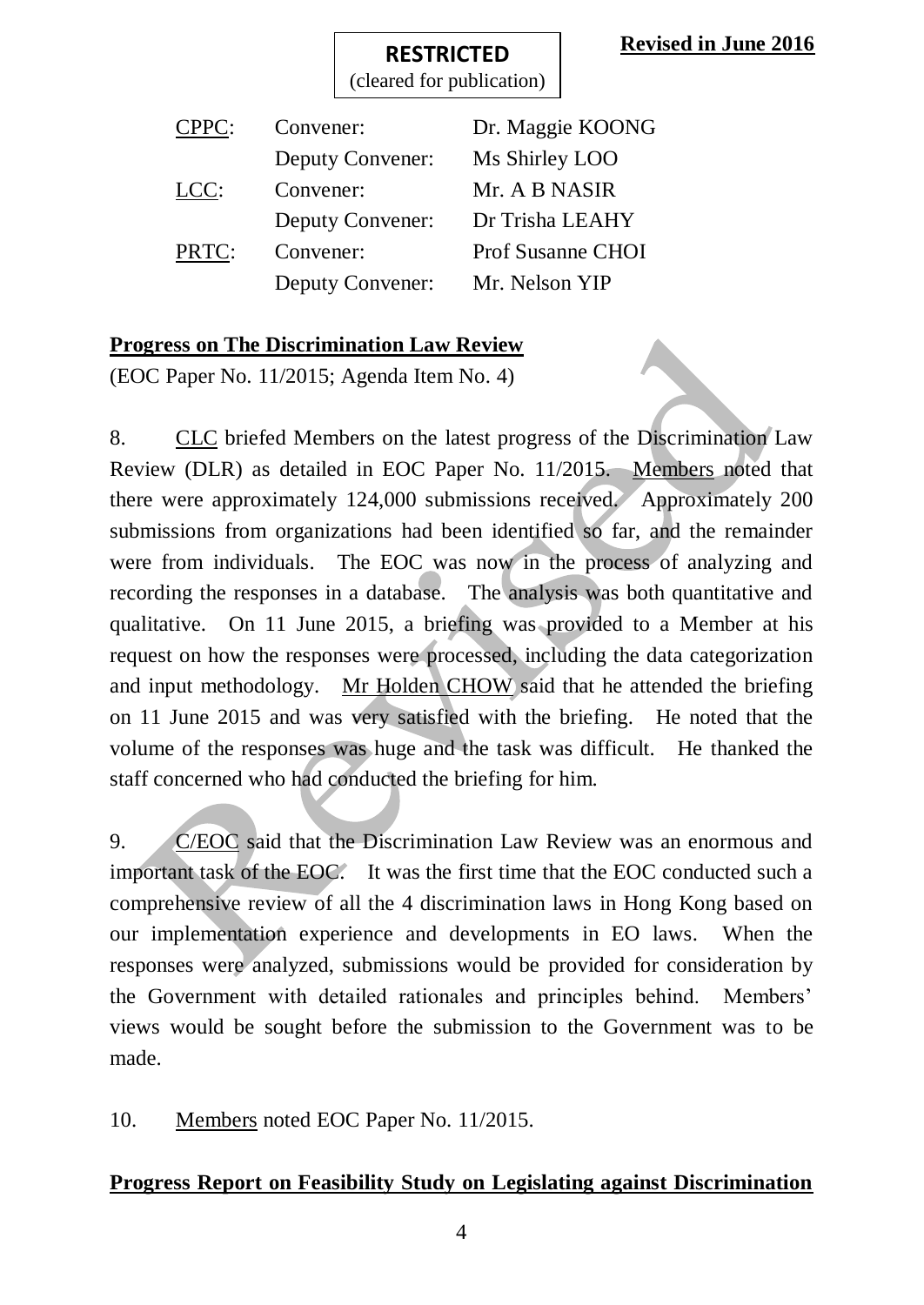**on the Grounds of Sexual Orientation, Gender Identity and Intersex Status** (EOC Paper No. 12/2015; Agenda Item No. 5)

**RESTRICTED** (cleared for publication)

11. HPRT highlighted to Members the progress of the Feasibility Study on Legislating against Discrimination on the Grounds of Sexual Orientation, Gender Identity and Intersex Status (the Study) as contained in EOC Paper No. 12/2015. For the benefit of new Members, HPRT also informed that protection for sexual minorities against discrimination was one of the five strategic priority work areas of the EOC confirmed at the June 2013 EOC Board Meeting. Views from the public on the five priorities were also invited at the EOC's Annual Forum 2013. The proposal to undertake the Study was first reported to Members at the  $104<sup>th</sup>$  EOC Meeting held on 19 December 2013. Views from Members would be sought when the draft Study report was available.

12. C/EOC said that when the draft Study results were ready, a special meeting might be convened to seek Members' views. In response to a question raised by Ms Susanna CHIU, C/EOC said that press conference and media interviews would be arranged to help explain details of the report to the public and the Study report would be provided to the Government. The EOC might also accept invitations from stakeholder groups to explain the details of the Study report.

13. Members noted EOC Paper No. 12/2015.

**Clarifying Minutes of the 104th EOC Meeting held on 19 December 2013** (EOC Paper No. 13/2015; Agenda Item No. 6)

14. C/EOC said that in relation to the "Feasibility Study on Legislating against Discrimination on the Grounds of Sexual Orientation, Gender Identity and Intersex Status", a report was provided to Members at the 104<sup>th</sup> EOC Meeting held on 19 December 2013. In the minutes of the above-mentioned meeting, it was stated that the EOC was acting within its power in the Discrimination Law Review and this study, and this view was also agreed by the Constitutional and Mainland Affairs Bureau (CMAB), EOC's housekeeping Bureau.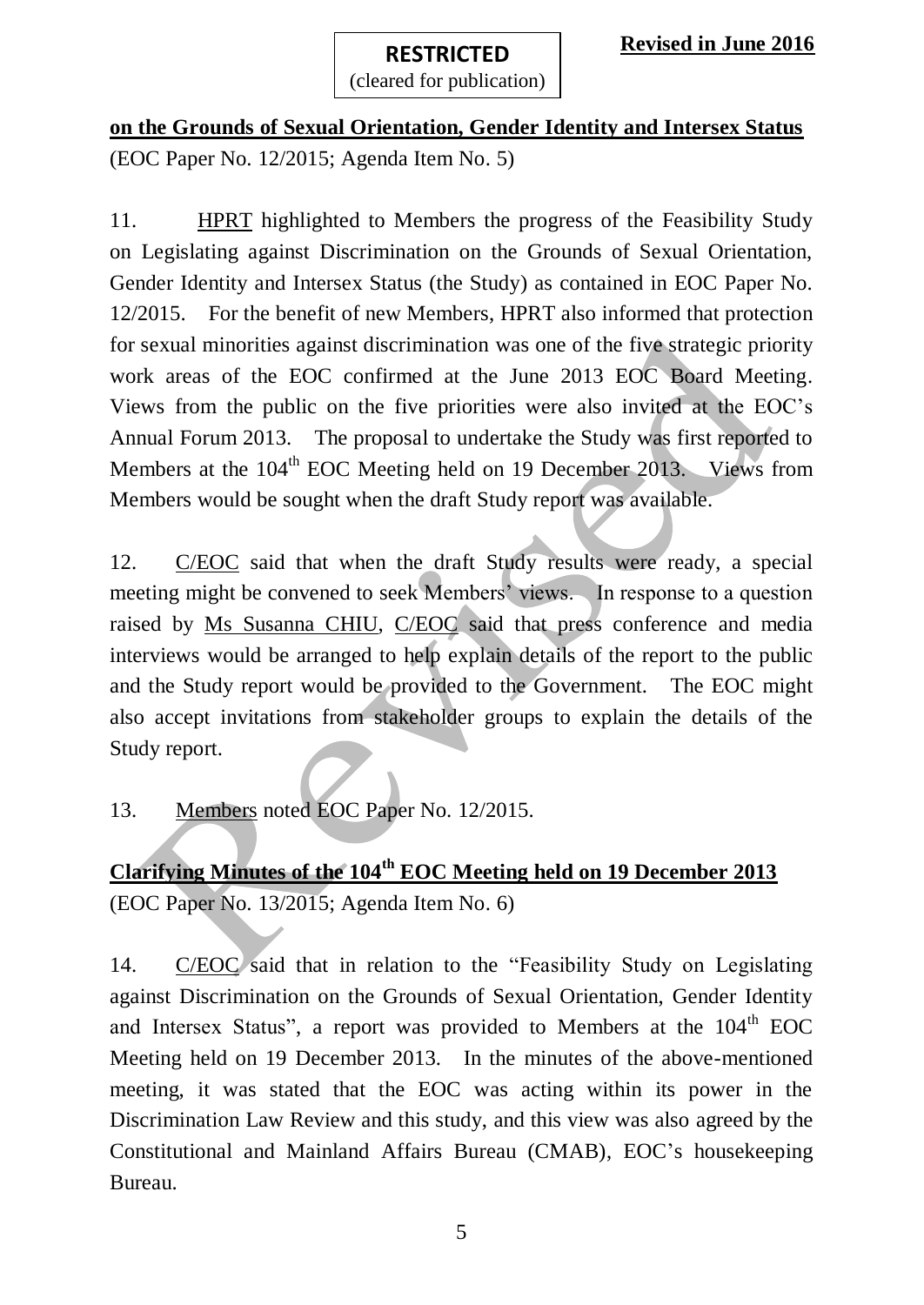(cleared for publication)

15. CMAB had recently raised its concern with the EOC as a result of a citizen's complaint that the Bureau had not given agreement to the above view, and would like EOC to clarify the situation. Hence, he has agreed that the minutes should make the necessary clarification to set the record straight.

16. As explained in EOC Paper No. 13/2015, C/EOC clarified that his understanding of CMAB's views was based on their response in the meeting with them in July 2013 and the meeting with the Advisory Group on Eliminating Discrimination against Sexual Minorities (Advisory Group) appointed by the Government in December 2013 where CMAB officials attended. He was joined by some EOC Board Members in the first meeting and staff in the second. There was no concern or disagreement expressed to EOC's work in this area at these two meetings.

17. Based on what happened at the two meetings stated in paragraph 16 above and as proposed by C/EOC, Members endorsed that the last sentence in paragraph 32 of the minutes of the  $104<sup>th</sup>$  EOC Meeting should be amended to read as "*This view has not been disagreed by the CMAB, the EOC's housekeeping Bureau.*" to state more accurately the situation.

*(Mr AB NASIR left the meeting at this juncture.)*

**Reports of the Legal & Complaints Committee (LCC), Community Participation & Publicity Committee (CPPC), Policy and Research Committee (PARC) and Administration & Finance Committee (A&FC)** (EOC Paper No. 14/2015; Agenda Item No. 7)

18. HPRT, CLC, HCC and Ms Susanna CHIU, Convener of A&FC highlighted to Members the major work of the PRTC, LCC, CPPC and A&FC respectively.

*(The Hon Prof Joseph LEE left the meeting at this juncture.)*

19. On the work of the PRTC in raising the awareness of student leaders on the prevention of sexual harassment in organizing student activities, including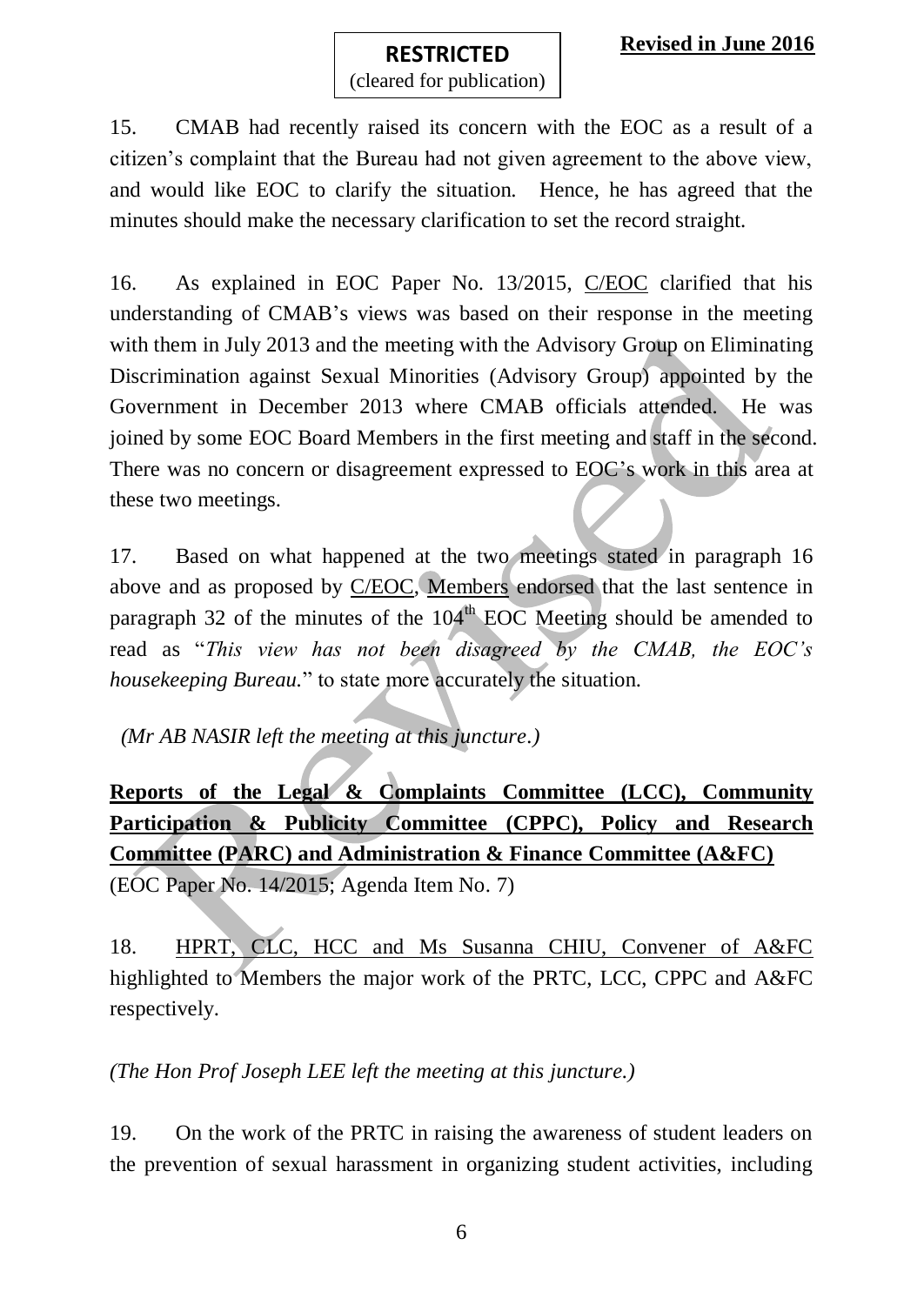### **Revised in June 2016**

#### **RESTRICTED**

(cleared for publication)

orientation camps for freshmen, Members expressed their views and disappointment in that there were still games of a sexual nature which might amount to harassment in university orientation camps reported by the press from time to time over the past ten years. They viewed that more was needed to be done from the education and the media fronts. Dr Trisha LEAHY said that this was a universal issue and unless violence was involved, there was not much that could be done. Moreover, students were sometimes playful and rebellious and they might not feel the same way. It also depended on universities' willingness to make changes and they definitely have a role to play to foster a culture in their universities free of discrimination and harassment. Members further deliberated on this issue and it was suggested that a designated hotline could be set up in the EOC for the prevention of sexual harassment in tertiary institutions. Students participating in activities and orientation camps should be empowered also to say no to distasteful games or harassment of any kind. Members generally discussed on the media's portrait of women and their demeaning comments and images, and the recent survey done by the Women's Foundation related to this subject. The issue of violence against women which very often related to sexual harassment, cyber violence and cyber bullying were also touched upon. Members also suggested the EOC to approach tertiary institutions to set up guidelines on organizing orientation camps and to encourage student leaders to consider other ways of organizing such functions and designing orientation activities.

20. Prof Susanne CHOI said that past researches done had shown that male as well as female students had experienced sexual harassment. However, she could not find educational materials describing male victims from EOC's online resources. She suggested that the EOC could include more of such cases in its educational and training kits. C/EOC said that the EOC's liaison meetings with tertiary institutions had shown results in that there were designated EO officers appointed by some principals/vice chancellors of universities to deal with EO issues and the number of student leaders who had participated in the workshop organized by the EOC this year on anti-sexual harassment had increased significantly. The EOC would continue with its work on this area.

21. Members also generally discussed the "Study on Pregnancy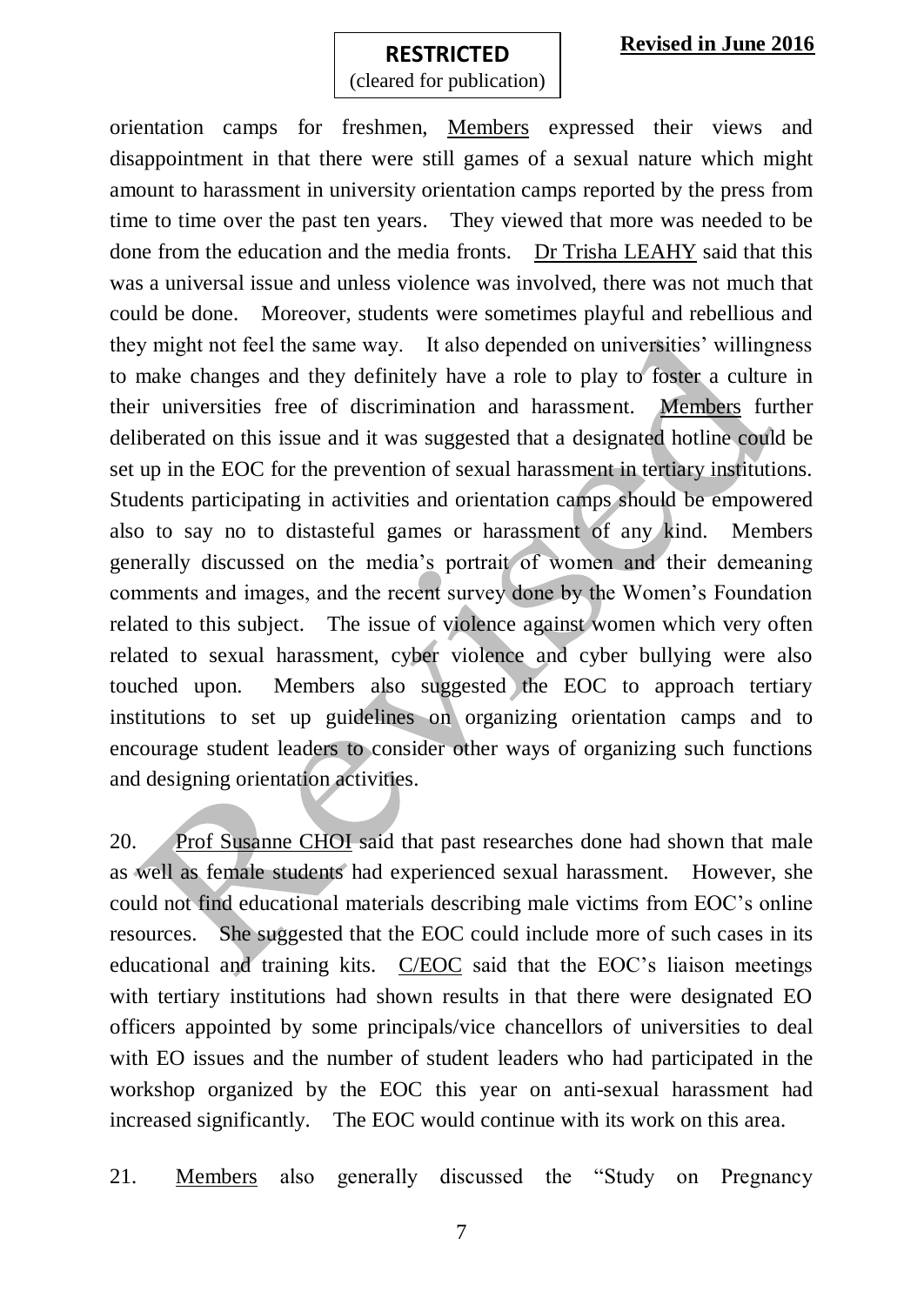Discrimination in Small and Medium Enterprises" which report was to be available in April 2016 and the related family friendly measures adopted by employers.

**RESTRICTED** (cleared for publication)

22. Members noted EOC Paper No. 14/2015.

*(Mr ZM QAMAR left the meeting at this juncture.)*

### **Chairperson's Quarterly Report**

(EOC Paper No. 15/2015; Agenda Item No. 8)

23. EOC Paper No. 15/2015 presented to Members the Chairperson's quarterly report for the period from mid March to mid June 2015. C/EOC said that the paper mainly highlighted the position statements issued on topical issues, line-to-take in response to media reports and some key observations/comments made by him and the public functions he attended related to EOC's work. Many of EOC's comments and views were reported by the media which were useful in enabling the public to understand our work and position. Views and advice from Members were welcome.

24. Members noted EOC Paper No. 15/2015.

**Delegation of Functions and Powers under the Anti-Discrimination**  Legislation (EOC Paper No. 16/2015; Agenda Item No. 9)

25. DCPS explained to Members the details contained in EOC Paper No. 16/2015 which was to seek their consent to delegate in writing certain statutory powers and functions of the Commission, which are necessary to facilitate the smooth operation of the Commission's work and to ensure efficient use of its resources.

26. Members noted that a number of the Commission's statutory functions and powers were delegated to various persons and committees on various occasions previously. With a new staff and functional structure being put in place from 1 June 2015, there was a need to consider other delegations of EOC's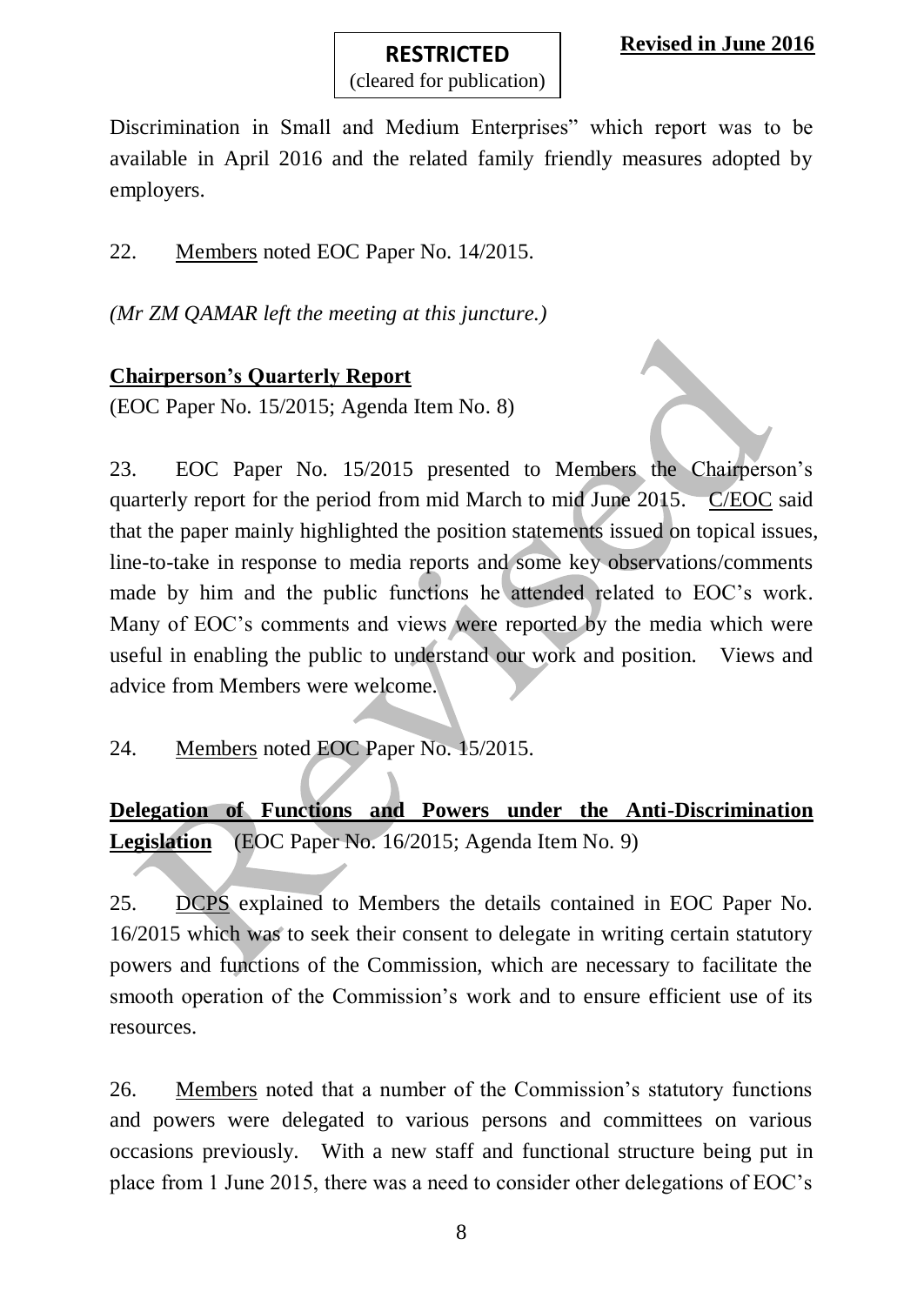(cleared for publication)

functions and powers as necessary for the sake of completeness and operational efficiency. Most of the proposed amendments or new delegations were related to the reinstatement of the Chief Operations Officer post and certain re-grouping of EOC's functions. The terms of reference of the EOC's Committees would also need to be amended to bring them in alignment with the changes and proposed delegations. Details of the proposed delegation of powers and functions were in Resolution 1, 2 and 3, the revised terms of reference of EOC's Committees were included in the revised Annex A1, A2, A3 and A4, and other proposed changes for administrative reasons were contained in Annex B to EOC Paper No. 16/2015.

27. Members approved the proposed delegation of powers and functions, the revised terms of references of the four EOC Committees, renaming Policy and Research Committee to Policy, Research and Training Committee and the other changes as detailed in EOC Paper No. 16/2015. Members also agreed to the resolutions set out in Annex C to the paper. Mr A B NASIR and Ms Susanna CHIU, along with C/EOC, were authorised to authenticate the fixing of the seal of the Commission to the instruments of delegation.

# **Implementation Progress of the Review of EOC Staff and Functional Structure**

(EOC Paper No. 17/2015; Agenda Item No. 10)

28. DCPS briefed Members on the latest progress on the implementation of the EOC Staff and Functional Structure as contained in EOC Paper No. 17/2015.

29. Members noted that the EOC had initiated a review of its organizational structure in 2014. The review was intended to enhance the operational efficiency and governance of the EOC. The new structure that had been endorsed by the EOC Board at its  $108<sup>th</sup>$  meeting held on 18 December 2014 was in Appendix I to the said paper. Under the new structure, the Chief Operations Officer (COO) post, formerly titled Chief Executive (CE) which existed when the EOC first came into operation in September 1996 but was later deleted in 2000 was reinstated. The Training and Consultancy function which originally was part of the Corporate Communications and Training Unit would be grouped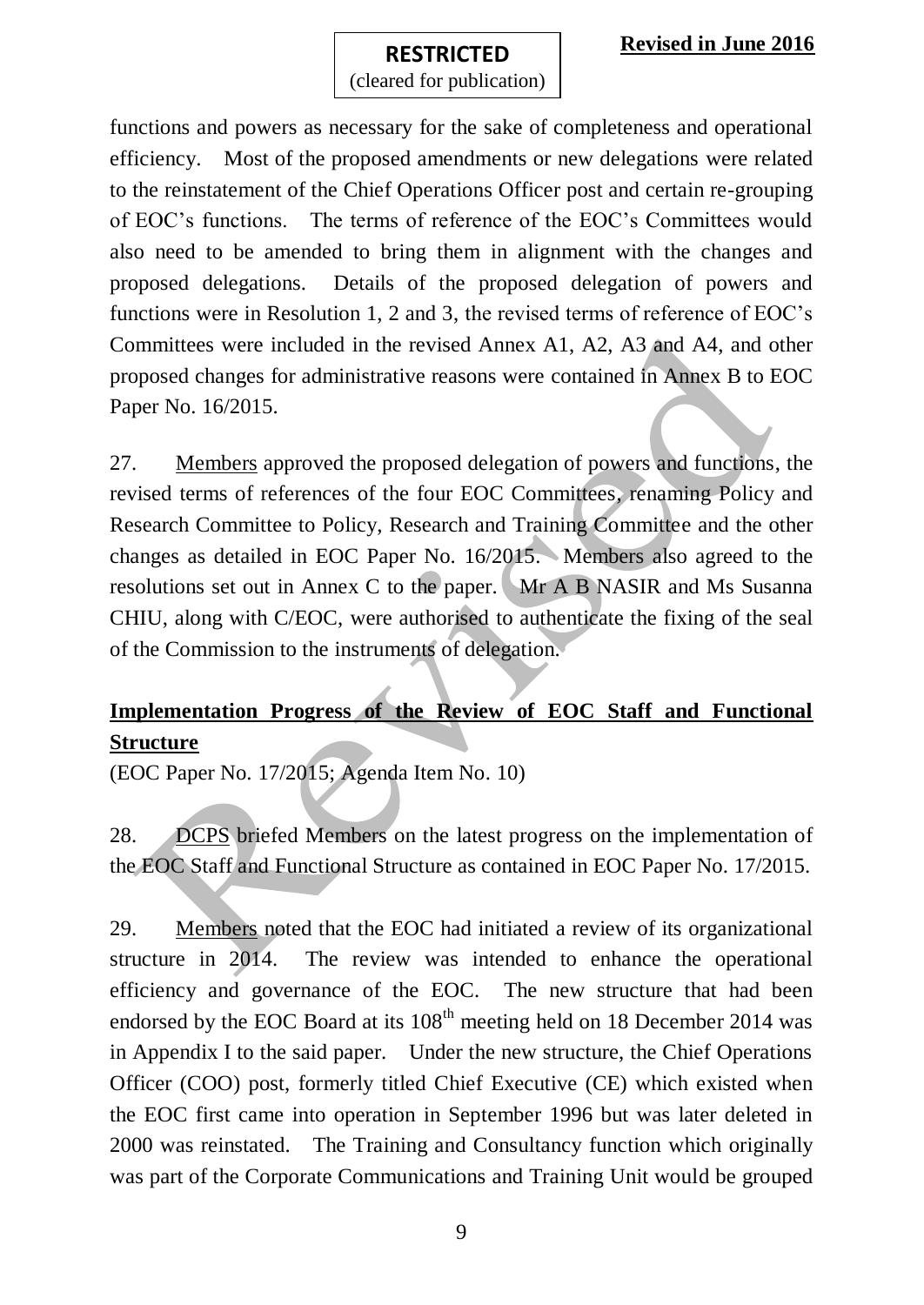### **Revised in June 2016**

# **RESTRICTED**

(cleared for publication)

under Policy and Research Division for better synergy. The new Policy, Research and Training Division would be headed up by a Director in view of the increased accountability and responsibility. The ranking of other divisional heads remains unchanged when the new structure was in place but the D2 post in Corporate Planning and Services (formerly Planning and Administration) would be reverted to D1 level at an appropriate time. All newly created positions were to be filled by open recruitment.

30. Members noted that the Office had informed its housekeeping bureau, the Constitutional and Mainland Affairs Bureau (CMAB) and sought their comments on the proposed new structure. The CMAB had advised in April 2015 that they had no objection to the establishment of the COO post in the new structure, which was in line with the recommendation of the Audit Report 52. They would also provide subvention for this post as previously agreed. Accordingly, the Office had proceeded to fill the COO post through open recruitment, which was now in progress and the Administration and Finance Committee would be tasked to form a selection board for this recruitment with C/EOC as one of the members.

31. Members noted that on the other related and substantive changes particularly on the directorate posts in the EOC management, CMAB informed that they would need more time to consider them carefully. Since the other changes in the new structure did not require additional funding from the Government and the number of directorate posts in the new structure was the same as those when EOC was established in 1996, and also cost was neutral in implementing the new structure, the EOC Office would proceed with the recruitment of other newly created posts after a suitable candidate for the COO post was identified. Recruitment advertisement for the Director, Policy, Research and Training, a new post, had also been advertised.

32. Members also noted that C/EOC had written to all Board Members on 30 April 2015 suggesting that the effectiveness of the new structure be reviewed in two years by the EOC Board with external advisers after it has been implemented, and EOC's views be provided to the CAMB accordingly. Members' advice on this review was to be sought in this meeting. With the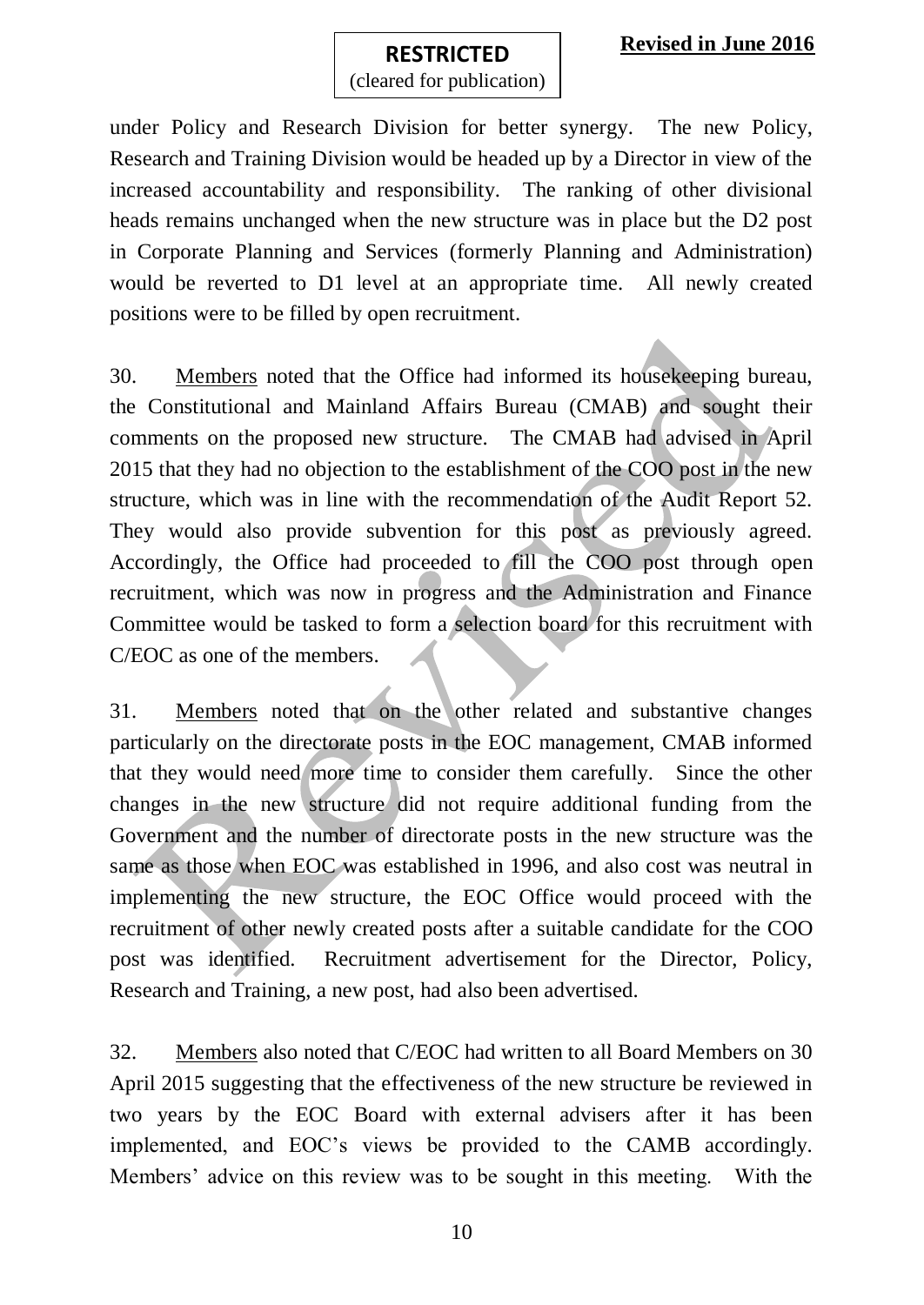**RESTRICTED** (cleared for publication)

reinstatement of the COO post, there was a need to clearly delineate the duties and authorities of C/EOC and the COO to achieve improved governance and operational efficiency. The proposed authorities of the Chairperson and the COO as well as delegation of powers were in Appendix II to EOC Paper No. 17/2015.

### *(Ms Elizabeth LAW left the meeting at this juncture)*

33. Members endorsed the proposed review of the new structure in two years and the proposed authorities of the Chairperson and the Chief Operations Officer as detailed in Appendix II to the said paper, other than the proposed approval authority for business hospitality expenses of the Chairperson. For better governance, Members agreed that if such expenses exceeded the general limits set for civil servants or considered out of the ordinary, the COO should seek advice from the Administration and Finance Committee.

## **Report of EOC's Financial Position as at 31 March 2015**

(EOC Paper No. 18/2015, Summary of Report of EOC's Financial Position as at 31 March 2015 tabled; Agenda Item No. 11)

34. ACCT highlighted to Members the salient points contained in EOC Paper No. 18/2015 and the Summary of Report of EOC's Financial Position as at 31 March 2015 tabled.

35. Members noted that the paper reported on EOC's financial position as at fiscal year ended 31 March 2015 and presented information on income and expenditure versus the original budget for 2014/15, reserves position and capital account. Members also noted that there was a surplus of \$2.34M in the 2014/15 financial year. After taking into account the surplus of \$2.34M transferred to the reserves account, the balance of reserves as at 31 March 2015 was \$22.44M which was \$3.71M below the reserve ceiling of \$26.15M. On capital account, the one-off subvention of \$3M for promotion of the Race Discrimination and Sex Discrimination Ordinance and of \$0.23M for replacement of two servers had been received from the Government.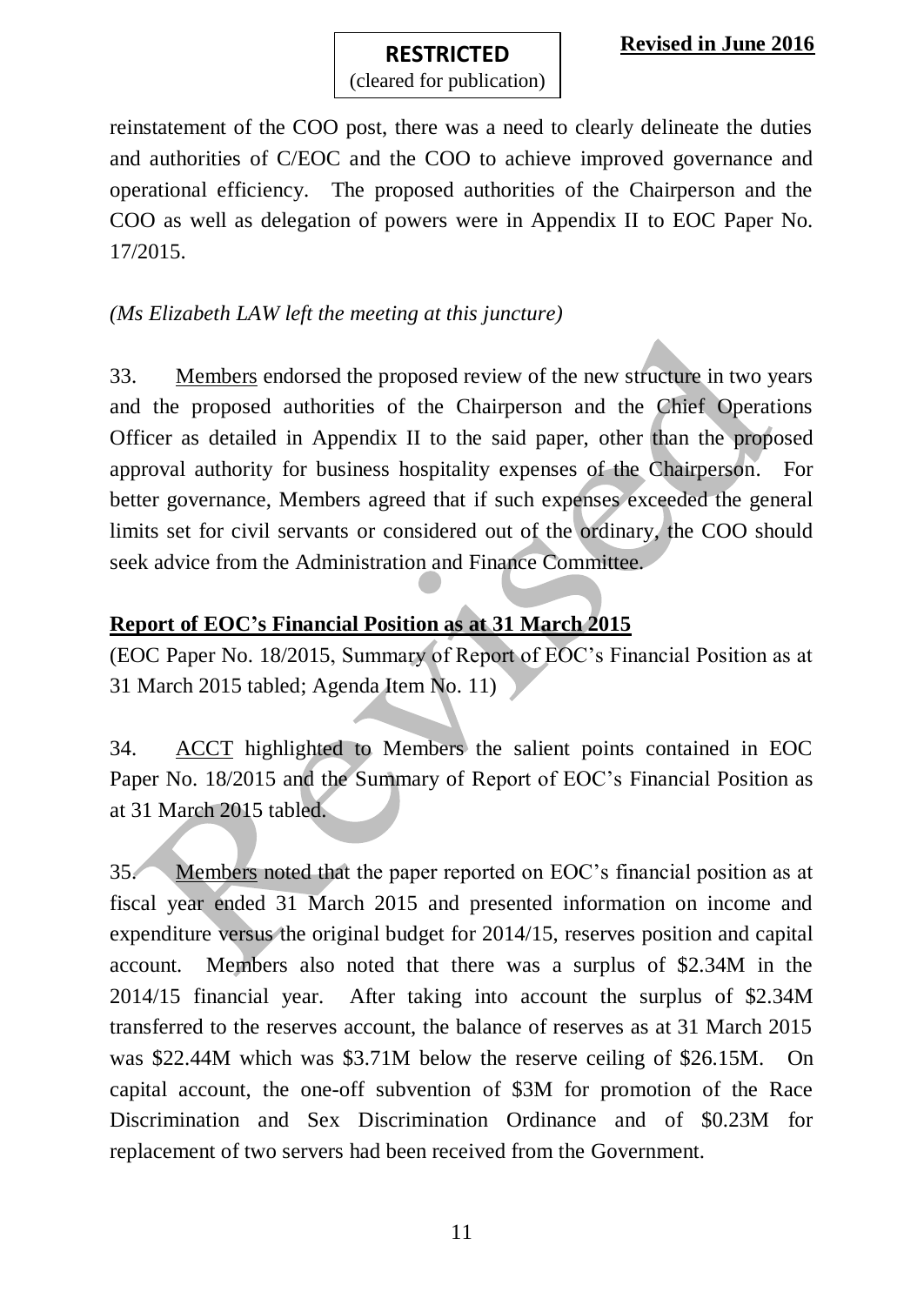(cleared for publication)

*(Ms Su-Mei THOMPSON left the meeting at this juncture.)*

## **V. Any Other Business**

## **Leasing of an Additional Office at Cityplaza Four**

(Paper tabled for discussion at the meeting)

36. C/EOC said there was a need of additional office space for the increased number of staff mainly due to the creation of the EM Unit (6 staff members) and the reinstatement of the Chief Operations Officer post. DCPS had informed Members of this AOB item and the need for Members' advice on 16 June 2015 via email. The paper tabled was to seek Members' approval on leasing an additional office at Cityplaza Four.

37. ACCT went through the important points contained in the paper tabled. Members noted that there was an office premises immediately available which suited EOC's need in Cityplaza Four. It is located at 13/F, Cityplaza Four and provides 1,810 sq ft gross office space at a monthly rental as stated in the EOC paper. Subject to Members' approval, the EOC Office would lease this additional office as soon as possible from 1 August 2015 with the leasing term to end on the same date as the existing office premises at Cityplaza Three, i.e. on 15 December 2017. The additional costs that would be incurred for leasing the additional office were detailed at paragraph 7 of the paper tabled.

38. Members noted that the CMAB has recently replied that they were unable to provide additional funding as they were required to deliver a cumulative total of 2% recurrent savings over three financial years (0% in 2015/16, 1% in 2016/17 and 1% in 2017/18), which were also applicable to the EOC unless there were unexpected changes in RAE guidelines. Nonetheless, the CMAB was supportive of the EOC in acquiring a permanent premises and have invited the EOC to resubmit the RAE bid in 2015/16 and would work with the GPA for vetting EOC's bid. Hopefully, when the Government's funding position could be relaxed and pending a decision on purchasing a permanent premises, they could provide additional funding to the EOC for meeting the office rental for both the existing and the additional office. Otherwise, the